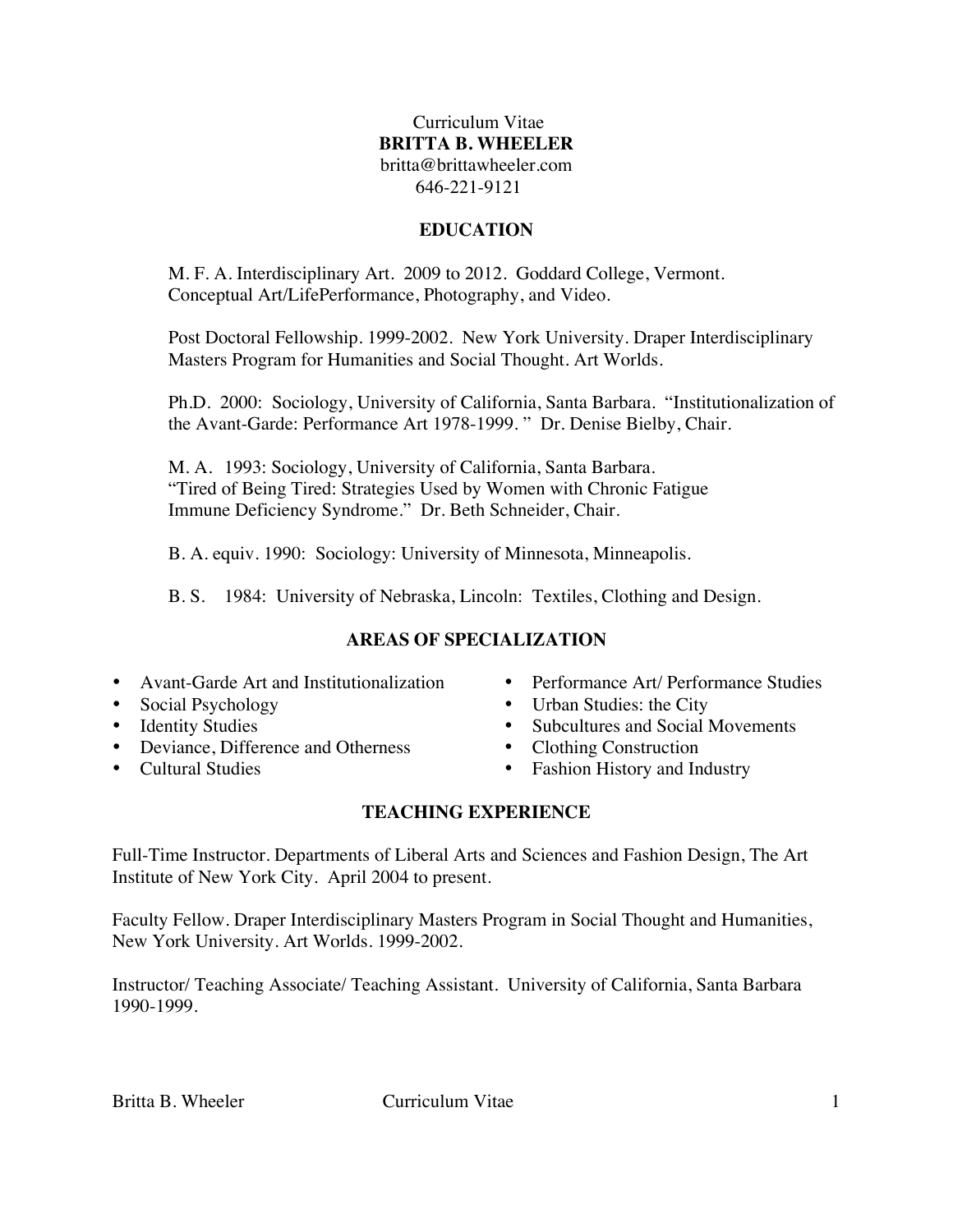# **COURSE LIST**

# **Undergraduate Courses, Sociology**

- Introduction to Sociology
- The City
- Arts and Society
- Sociology of Deviance
- Sociology of Art
- Writing Across the Disciplines
- Social Psychology
- Gender in Film and TV
- Visual Language and Culture

# **Undergraduate Courses, Fashion Design**

- Clothing Construction
- Fashion History, 20<sup>th</sup> Century
- Introduction to Fashion
- Dress and Society

# **Graduate Seminars in Art Worlds Draper Program, NYU 1999-2001.**

*Art Worlds I.* This two-semester sequence develops the historical relationship between art and society by tracing common assumptions about artists and art worlds across disciplines. Students learn the basic contradictions embedded in art worlds, specifically in the American context. The first semester traces the European lineage of American art across psychology, history, sociology, philosophy, theatre studies, and art criticism, concluding with  $20<sup>th</sup>$  century advances into postmodernism.

*Art Worlds II.* The second semester of the *Art Worlds* sequence continues to develop the debates over the function of art, the role of the artist, the practice of criticism, and the conflation/division between high and popular art worlds, focusing on contemporary art practices, social issues and a range of theoretical discourses.

*The Popular and the Unpopular: Cultural Theory across and between High, Low, Mass and Deviant.* The focus of this course is to understand how popular culture relates to elite and subcultures. Using classic sociological and cultural studies theories, we understand contemporary cultural conceptions and practices, and their social and historical roots. Students develop research projects using course materials to ground and expand their intellectual inquiry.

*The Interdisciplinarity of Performance.* In this course students examine the concept, theory, and practice of performance from a range of academic disciplines. Students use the notion of performance as subject, object, and verb as they write from and about each of the perspectives. We ask how performance becomes meaningful, to whom, when, why, and in what ways. This is not a course that does close readings of performances. Rather, by looking at how performance is understood and embodied across disciplines, we have a greater capacity to see the social and its construction.

Britta B. Wheeler Curriculum Vitae 2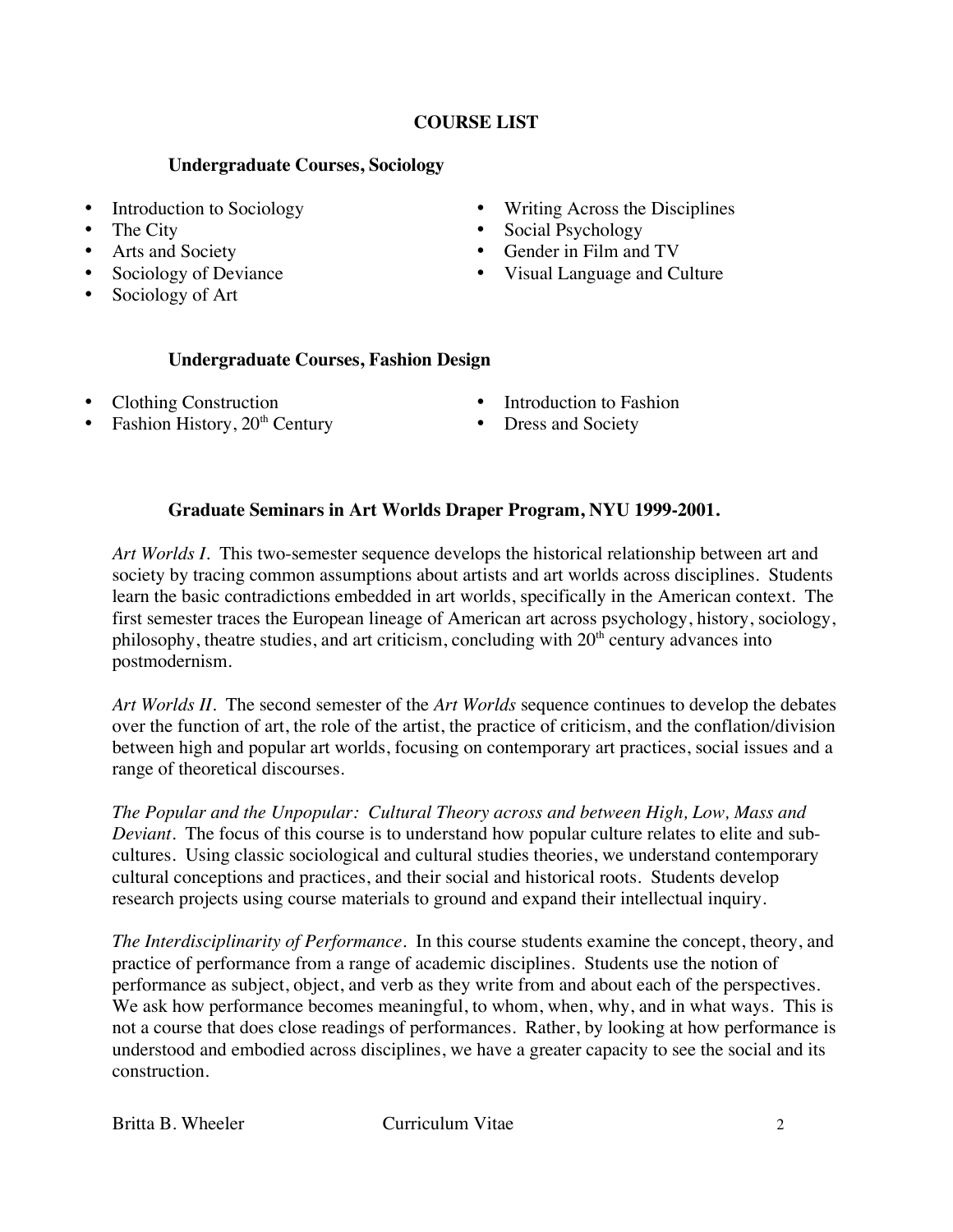#### **PUBLICATIONS**

Wheeler, Britta B. October 2011. *Interview with Martha Wilson* BOMBlog.

- Wheeler, Britta B. October 2007. "Performance Art and its Institutionalization: a Map" Spanish translations for traveling exhibition, "History of Disappearance: Live Art from New York. 1975 – 2005." Santiago, Chile.
- Wheeler, Britta B. June-September 2005. "Performance Art and its Institutionalization: a Map" painted installation and limited edition poster, for museum exhibition, "History of Disappearance: Live Art from New York. 1975 – 2005." Commissioned by Franklin Furnace Archive in collaboration with Baltic Center for Art, Gateshead, England.
- Wheeler, Britta B. January 2004. "The Social Construction of an Art Field: How Audience Informed the Institutionalization of Performance Art." Journal of Arts Management, Law, and Society.
- Wheeler, Britta B. December 2003. "The Institutionalization of an American Avant-garde: Performance Art as Democratic Culture 1970 to 2000." Sociological Perspectives.
- Wheeler, Britta B. Summer 2003 "Ethnography and Art: Walking Down the Street" Streetnotes: Ethnography, Poetry, & the Documentary Experience http://www.xcp.bfn.org/streetnotes.html
- Wheeler, Britta B. Winter 2003 "Times Square as Everyday Life" Streetnotes: Ethnography, Poetry, & the Documentary Experience http://www.xcp.bfn.org/streetnotes.html
- Wheeler, Britta B. March 2003. "Negotiating Deviance and Normativity: Performance Art, Boundary Transgressions, and Social Change" ed. Philip Auslander. Performance: Critical Concepts. Routledge.
- Wheeler, Britta B. 1999 "Negotiating Deviance and Normativity: Performance Art, Boundary Transgressions, and Social Change" eds. K. Train and M. Corsianos. Interrogating Social Justice: Politics, Culture, Identity. Canadian Academic Press, Toronto.
- Wheeler, Britta B. 1998. "Sociology and Performance Art" Conflict, Social Action and Change Division Newsletter: Society for the Study of Social Problems. June: 2-3
- Wheeler, Britta B. 1997. "The Performance of Distance and the Art of Catharsis" Journal of Arts Management, Law, and Society. Vol. 27 (1): 37-49.

Britta B. Wheeler Curriculum Vitae 3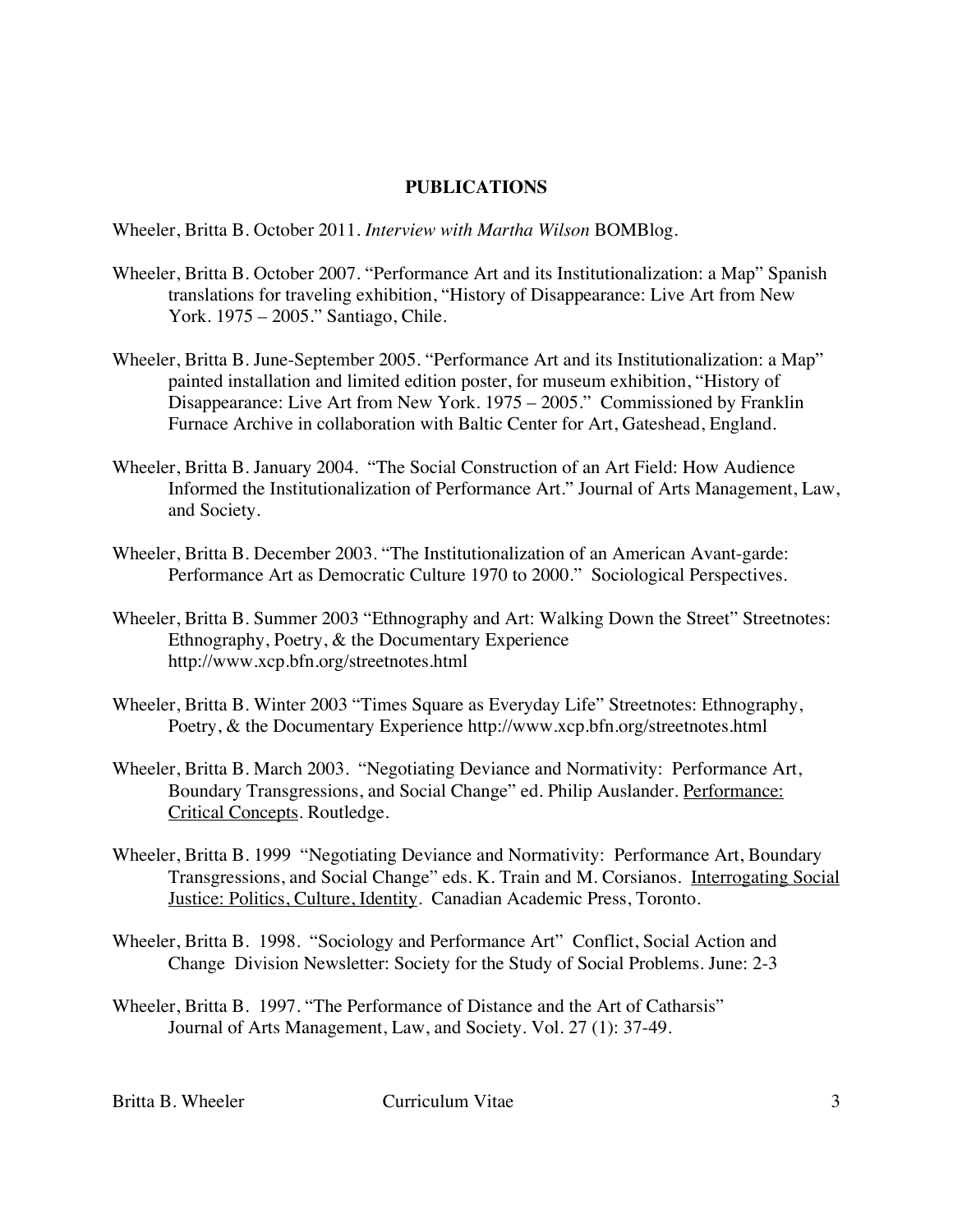#### **SELECTED PRESENTATIONS**

- 2009 Social Theory for Artists, Goddard College MFA-IA Residency.
- 2005 Doings and Undoings: Epistemologies of the Art and Sociology of Everyday Life. International Institute of Sociology, Stockholm, Sweden. Panel on Transdisciplinary Sociology.
- 2003 Audiences of the Avant-garde: Viewing Performance Art 1970-2000. American Sociological Association, Special Session. Panel on Contemporary Cultural Practices and the Arts.
- 2002 Clowns in the Machine: Performance, Everyday life, and the Pragmatism of Fun. Sociology in the Age of Intelligent Machines. Technology Fair Conference, Buffalo State College. Buffalo, New York.
- 2001 The Sociology of the Institutionalization of Performance Art. Performance Studies International. Mainz, Germany.
- 2000 Studies and Practices of Everyday Life: Institutional Innovation in the Fields of Sociology and Art. Formal Paper: American Sociological Association, Washington, D.C.
- 2000 Invited Panelist: Teaching Sociology Using Literature, Art, and Drama. American Sociological Association, Washington, D.C.
- 2000 A Methodological Fairy Tale: Quandaries, Paradoxes, and Multiplicities. Sociology Colloquium Series: Sociology for the 21<sup>st</sup> Century and Ninth Annual Matrilineage Symposium: Women, Art, and Change. Syracuse University.
- 1999 The Institutionalization of Performance Art: Structuration of the Avant-garde as Routine Innovation. American Sociological Association, Chicago.
- 1999 A History of Performance Art: Forms of Art, Forms of Organization. Modern Histories Conference, Santa Barbara.
- 1998 "The Social Construction of Art as Crime: Competing Forces in Defining a Social Drama" Society for the Study of Social Problems, San Francisco.
- 1997 "U. S. Performance Art as Culture, Deviance, and Institution," PERFORMARE: International Performance Art Symposium. Guest Lecturer, Santiago, Chile.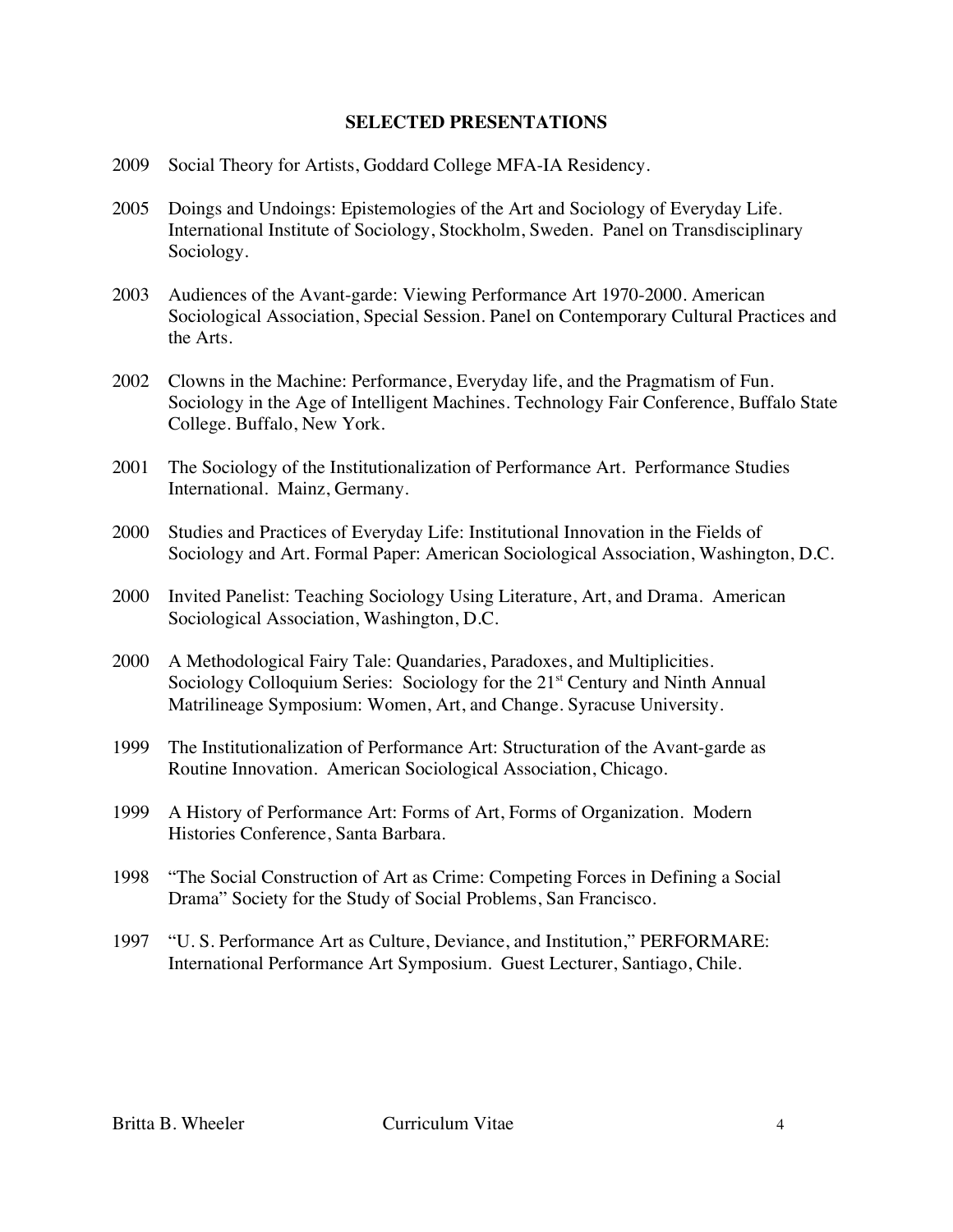#### **PERFORMANCE, ART, AND DESIGN EXPERIENCE**

2009-present Belinda Powell: American Blonde Project "Belinda on Ukelele" video.

- 2010 Blonde/Modernism: "Le Corbusier's Dream," "Everything will be Alright" video works in progress at YouTube: brittabwheeler.
- 2009 "The Edict" video at YouTube: brittabwheeler.
- 2009 "Cake" video at YouTube: brittabwheeler.
- 2006 New York Goofs Clown School. Flea Theater, New York, New York.
- 2004 Painting exhibition, Faculty Art Show, The Art Institute of New York City, New York, NY.
- 2001 Performance piece, "Survey Fairy." Symposium on Women and Art. Syracuse University, Syracuse, NY.
- 2001 Performance piece, "Survey Fairy." Presented at CUNY Graduate Center, Women's Studies Lecture Series.
- 2000 Performance piece, "Sexy the Clown." Solstice Parade and Celebration, Santa Barbara, CA.
- 1999 Singer/ songwriter "Gizmo" music recording project. Santa Barbara, CA.
- 1998 Performance piece, "Survey Fairy." American Sociological Association conference. Toronto, Canada
- 1997 Performance piece, "Survey Fairy." Performance Internationale Symposium. Santiago, Chile. Led various workshops for symposium participants, created original street performances.
- 1996 Performance piece, "Survey Fairy." Cleveland Performance Art Festival. Cleveland, OH.
- 1996 Solo painting exhibition. Women's Center, University of California, Santa Barbara, CA.
- 1995 Life/Art Performance, "Vision Quest." Interviews with performance artists, Western United States.
- 1994 Solo painting exhibition. Fielding Institute, Santa Barbara, CA.

Britta B. Wheeler Curriculum Vitae 5